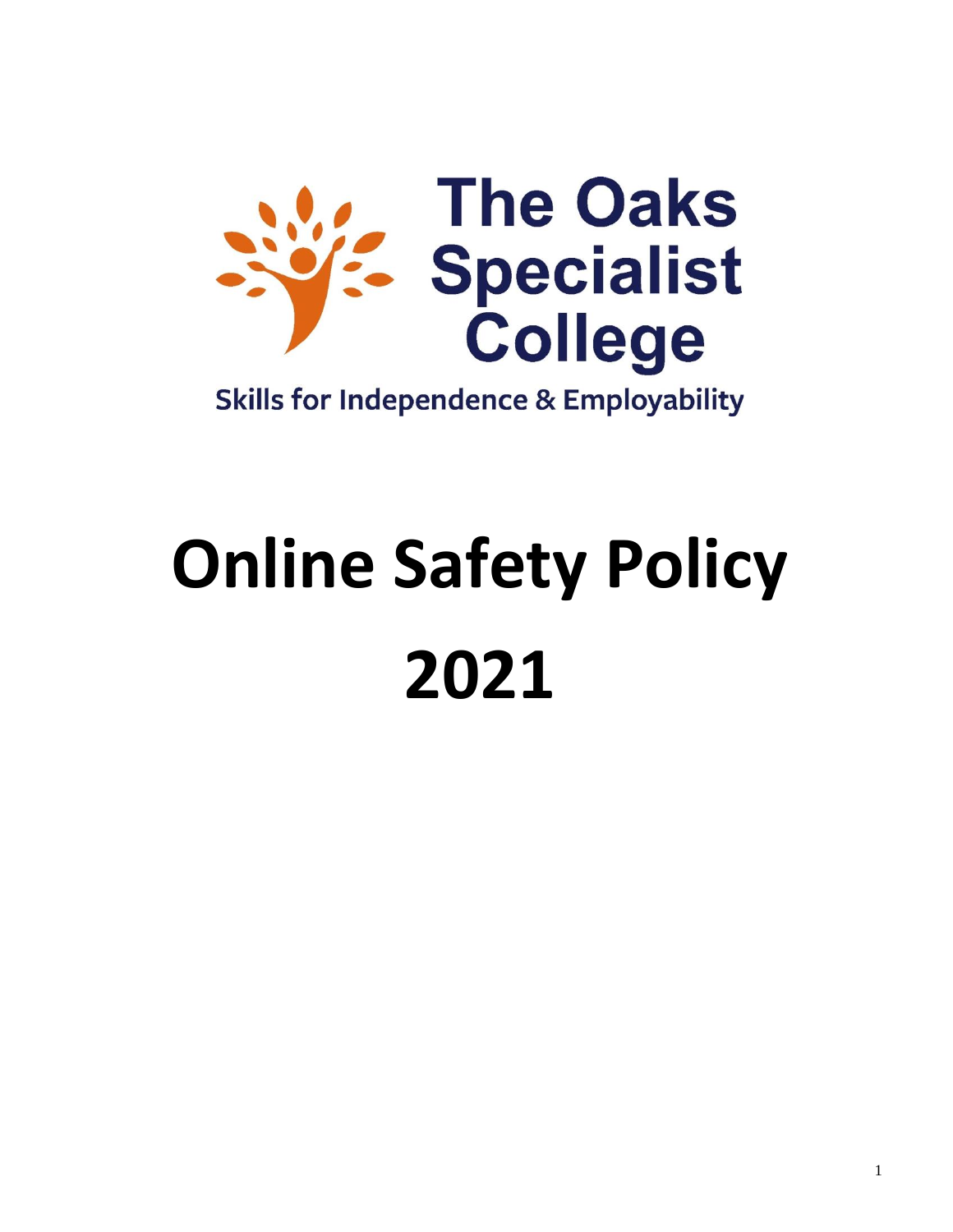# **The Oaks Specialist College: Online Safety Policy**

| <b>Applicability of Policy</b>                   | All staff and learners at The Oaks                                                                                                                                                                               |  |
|--------------------------------------------------|------------------------------------------------------------------------------------------------------------------------------------------------------------------------------------------------------------------|--|
| Location and Access to<br>the policy             | The College website - https://www.theoaks.ac.uk/<br>٠<br>It is available on the College One drive\Policies\Online Safety Policy<br>п<br>Hard copies are available, on request, from the Administration Team<br>٠ |  |
| This policy links with the<br>following policies | Safeguarding Vulnerable Young Adults Policy<br><b>Prevent Policy</b><br><b>Behaviour Policy</b>                                                                                                                  |  |
| Review and edition of<br>policy                  | November 2022                                                                                                                                                                                                    |  |
| The Rationale and<br>Purpose of this policy      | The College is committed to providing a safe learning environment for all<br>learners. All staff and learners have the right to use online technology and to<br>be supported to use it safely.                   |  |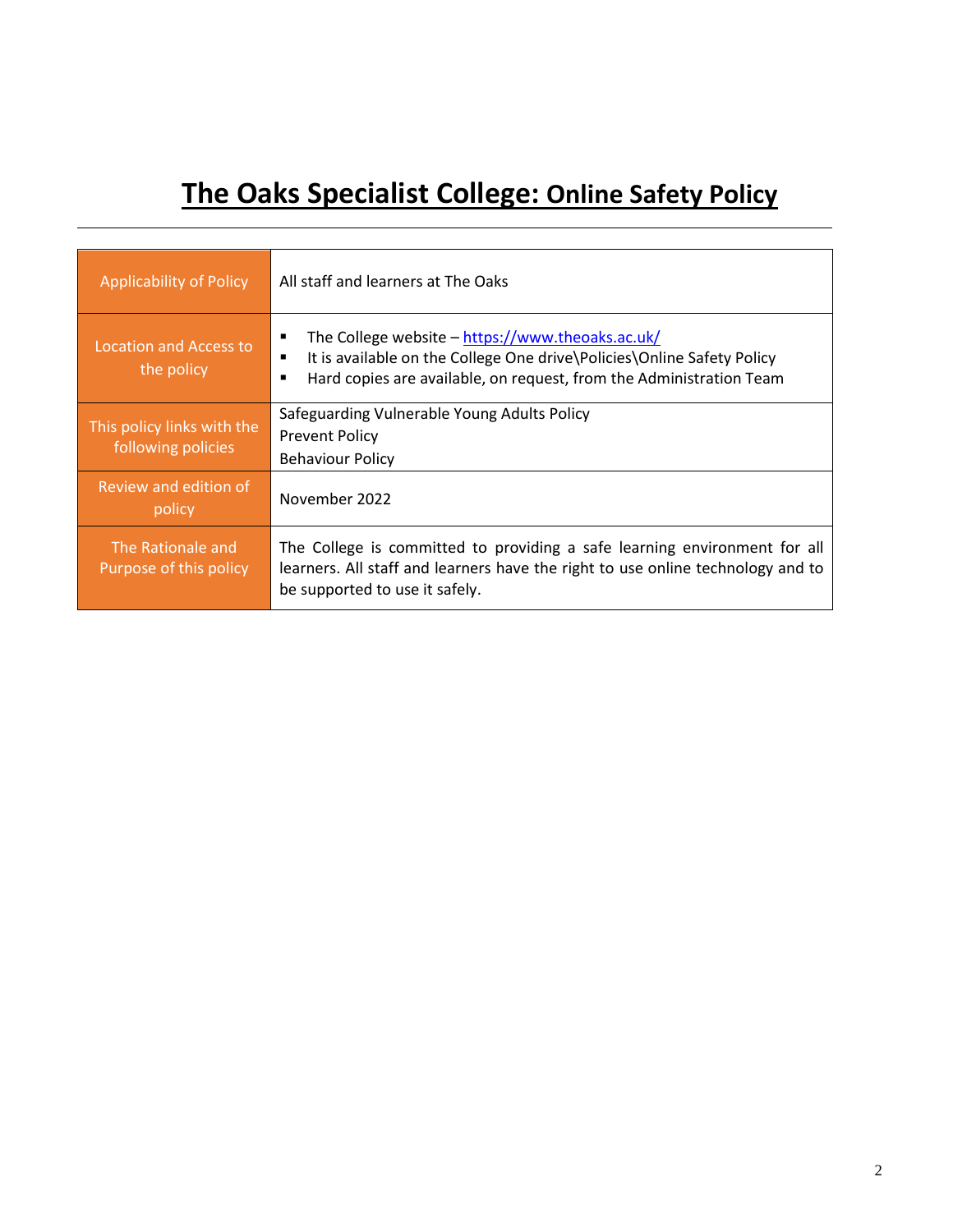# **Principles**

All learners at The Oaks have access to a range of technology for learning and communication purposes. It is essential all learners are safe, and they understand that the safety principles that should be considered when online are the same as those used in the physical world around us.

#### **Purpose**

#### The purpose of this policy is to:

- To give responsibility for using the internet to the learners and their parents/carers.
- To educate learners and parents about their moral and legal responsibilities when using the internet at College.
- To safeguard the publishing of our learners' details. • To promote the importance of online safety to our learners and their parents and the risks and consequences of unacceptable use.

### **Guidelines**

#### **Teaching and Learning**

- The Oaks has a duty to provide learners with quality internet access as part of their learning experience. Internet use is part of The Oaks's curriculum and a necessary tool for staff and learners.
- The internet is essential in order to contribute to learners' education, social interaction and their pathway to employment.
- Learners' access to the internet is designed for educational purposes and will include filtering that is appropriate to our learners' ability.
- Learners are taught what internet use is acceptable and what is not and given clear objectives for internet use.
- Learners are educated in the effective use of the internet in regard to research, including the skills of knowledge location, retrieval and evaluation.
- The Oaks will ensure that the use of internet materials by staff and learners complies with copyright law.
- Learners will be taught to be critically aware of the materials they read and shown how to validate information before accepting its accuracy.

#### **Managing Internet Access**

#### **Safeguarding online**

- In accordance with the prevention of radicalisation all staff are mindful of the need to be alert to any potential radicalisation and should in the first instance report it to a senior member of staff who will take the appropriate action. This may be in discussion with the Designated Safeguarding Lead (DSL).
- All resources and learning materials are quality assured to ensure that the potential for radicalisation is minimised.
- Further information can be found in our Prevent Policy.
- Learners, where appropriate, are encouraged to recognise and report inappropriate material to a member of staff.
- Learners, parents/carers and staff can find further information about online safety at [Think You Know](https://www.thinkuknow.co.uk/) and [CEOP.](https://www.ceop.police.uk/safety-centre/)
- Learners are not permitted to use live chat rooms whilst at College.
- Sexting, sexual harassment, cyberbullying and any other forms of harassment or abuse will not be tolerated and will be reported to a member of the senior management team.
- Learners will be educated in the signs of online abuse and will be encouraged to report any concerns they may have.
- Each learner will be provided with individual login credentials to access the internet whilst attending The Oaks. The College can monitor each login and the activity belonging to it whilst using the internet.

Information System Security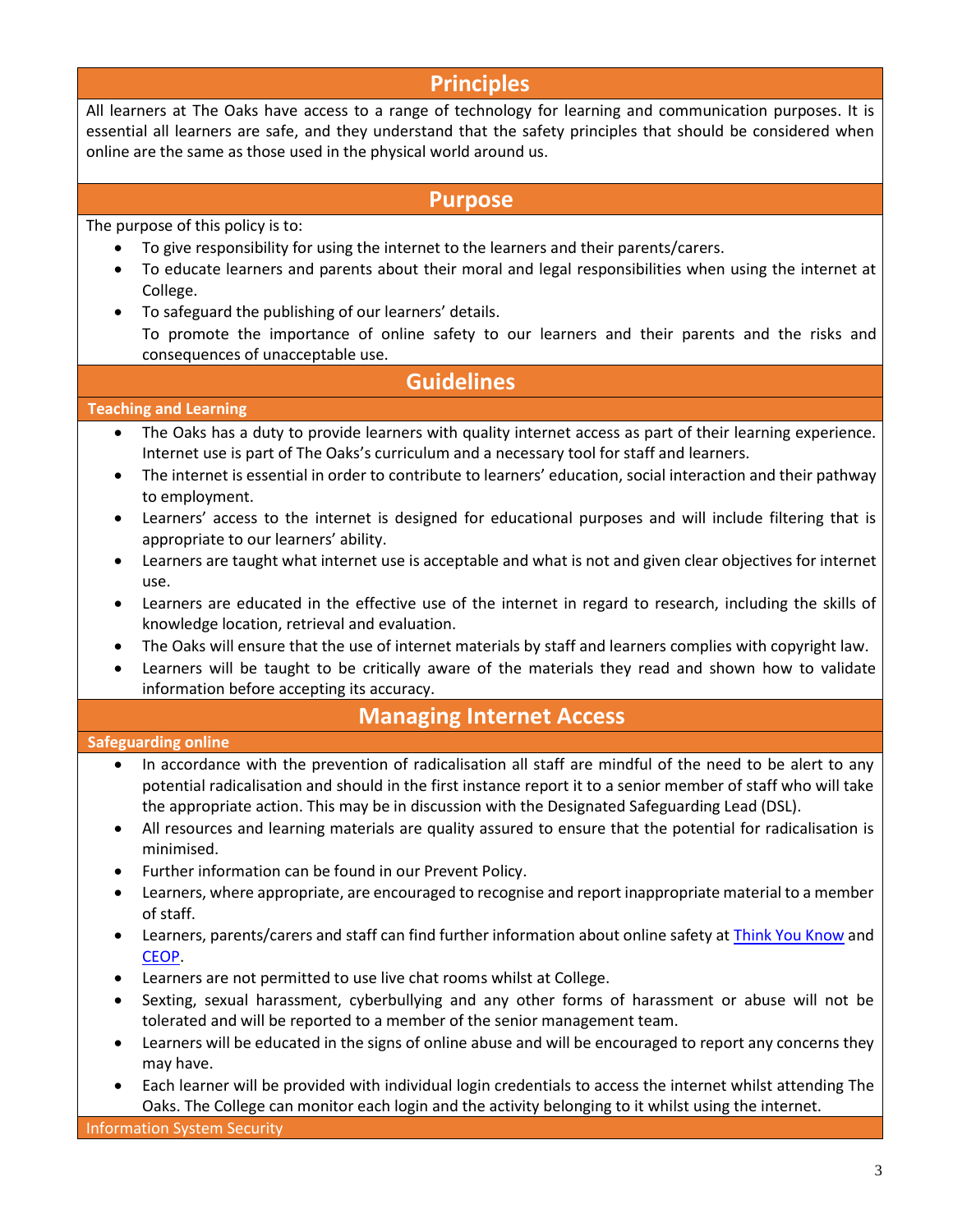- College ICT systems' capacity and security will be reviewed regularly.
- Virus protection will be installed and updated regularly.
- The Oaks's technical infrastructure is to be secure and system put in place and monitored regularly to ensure that this it not open to misuse or malicious attack.

#### **Email**

- Learners may only use approved external email accounts on the college system.
- Learners must immediately inform a tutor if they receive offensive email.
- Learners must not reveal personal details of themselves or others in email communication or arrange to meet anyone without specific permission.
- Emails sent to an external organisation should be written carefully and authorised before sending, in the same way as a letter written on college headed paper.
- The forwarding of chain letters is not permitted.
- Learners must check who sent the email before reading. They should report any emails they are unsure of.

#### **Social networking and personal publishing**

- Learners will be advised never to give out personal details of any kind which may identify them or their location.
- Learners must not place personal photos on any social network space owned by The Oaks without permission of the Head of College.
- Learners should be advised on security and encouraged to set passwords, deny access to unknown individuals and how to block unwanted communications. Students should be encouraged to invite known friends only and deny access to others.

#### **Managing filtering**

- The Oaks will work in partnership with the Local Authority, DfE and the internet service provider to ensure systems to protect learners are reviewed and improved.
- If staff or learners discover an unsuitable site, it must be reported to the Designated Safeguarding Lead.
- The authority to allow/block access to certain social sites (e.g Facebook, Twitter) will remain with the Senior Leadership Team, in consultation with the Designated Safeguarding Lead.

#### **Managing Emerging Technologies**

• Emerging technologies will be examined for educational benefit and consideration to suitability will be carried out before use in college is allowed.

#### **Mobile phones**

- Mobile phones will not be used during lessons or other formal times at college.
- The sending of abusive or inappropriate text and picture messages is forbidden.

#### **Protecting personal data**

• Personal data will be recorded, processed transferred and made available according to the Data Protection Act and General Data Protection Regulations (GDPR) 2018.

#### **Remote Learning**

- There will be times when learners are carrying out their learning from home, and therefore accessing the college networks remotely.
- Learners will be permitted to use college equipment for remote learning with the expectation that it will be treated with respect and as outlined in this policy.

# **Policy Decisions**

#### **Assessing risks**

- The College will take all reasonable precautions to prevent access to inappropriate material. However, due to the international scale and linked internet content, it is not possible to guarantee that unsuitable material will never appear on a college computer.
- The college cannot accept liability for the material accessed, or any consequences of internet access.

#### **Handling e-safety complaints**

• Complaints of internet misuse will be dealt with by a senior member of staff.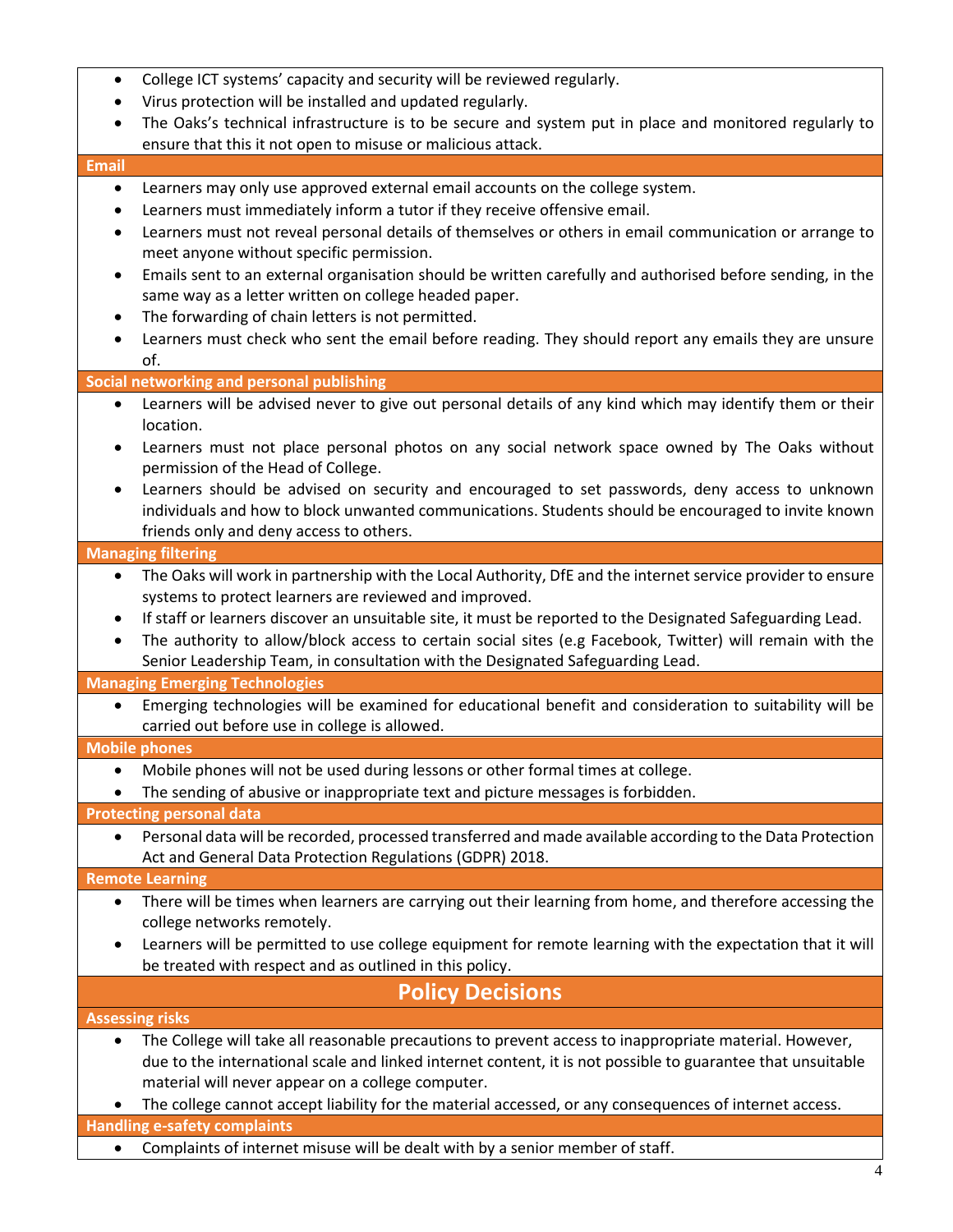- Any complaint about staff misuse must be referred to the Head of College.
- Complaints of a safeguarding nature must be addressed in accordance with The Oaks Young People's Safeguarding Procedures.
- Learners and parents will be informed of the complaints procedure.

# **Online Safety Rules**

These online safety rules help to protect students and the college by describing acceptable and unacceptable computer use.

- The Oaks owns the computer network and can set rules for its use.
- It is a criminal offence to use a computer or network for a purpose not permitted by The Oaks.
- Irresponsible use may result in the loss of network or internet access for individuals who knowingly misuse the The Oaks systems.
- Network access must be made via the user's authorised account and password, which must not be given to any other person.
- All network and internet use must be appropriate to education.
- Copyright and intellectual property rights must be respected.
- Messages shall be written politely and carefully, particularly as emails could be forwarded to unintended readers.
- Anonymous messages and chain letters are not permitted.
- Users must take care not to reveal personal information through email, personal publishing, blogs or messaging.
- The college ICT systems may not be used for private purposes unless the Senior Leadership Team has given specific permission.
- Use for personal financial gain, gambling, political activity, advertising or illegal purposes it not permitted.

The Oaks may exercise its right to monitor the use of the computer systems, including access to websites, the deletion of inappropriate materials where it believes unauthorised use of the college's computer system may be taking place, or the system may be being used for criminal purposes or for storing unauthorised or unlawful text, imagery or sound.